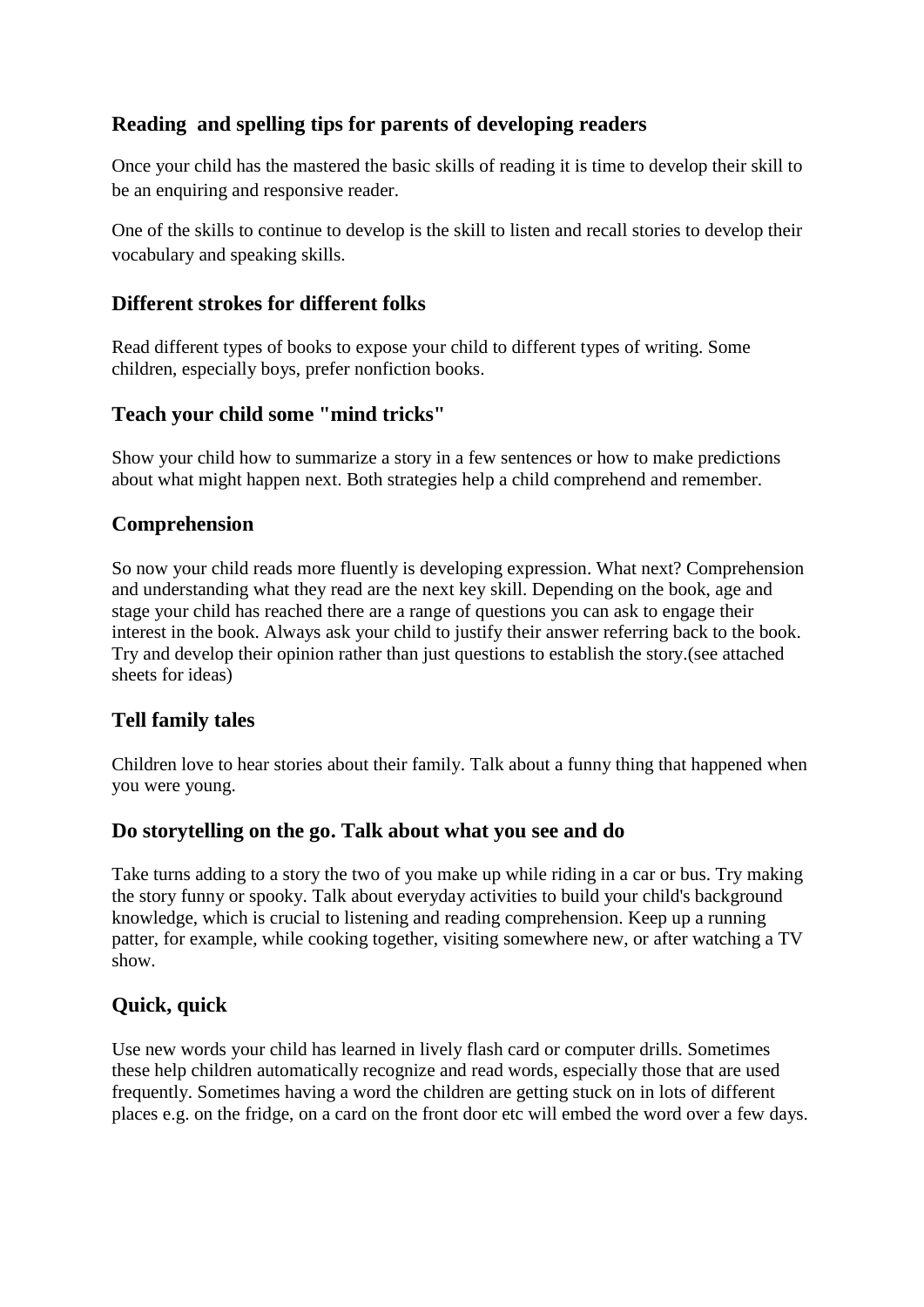## **Point out the relationship between words**

Explain how related words have similar spellings and meanings. Show how a word like knowledge, for example, relates to a word like know. Get out the dictionary or thesaurus to look at new words, alternatives and their meanings. Discuss vocabulary and improve on the author's work. Let your child see you use a dictionary. Say, "Hmm, I'm not sure what that word means... I think I'll look it up."

## **One more time with feeling**

When your child has sounded out an unfamiliar word, have him or her re-read that sentence. Often kids are so busy figuring out a word they lose the meaning of what they've just read. Do the same when punctuation and speech change the way the sentence is read. Don't be afraid to read and demonstrate the skill of expression. Overdo it, read it in different ways to demonstrate sad, happy, excited etc.

### **Get them to read another one**

Find ways to encourage your child to pick up another book. Introduce him or her to a series like Silver Street Farm by Nicola Davies or Mudpuddle Farm by Michael Morpurgo or to a second book by a favorite author, or ask the librarian for additional suggestions.

## **"Are we there yet?"**

Use the time spent in the car or bus for wordplay. Talk about how jam means something you put on toast as well as cars stuck in traffic. How many other homonyms can your child think of? When children are highly familiar with the meaning of a word, they have less difficulty reading it and using it in their writing. .

# **Be supportive**

Remind him or her that reading, writing and spelling writing involves several steps. No one does it perfectly the first time.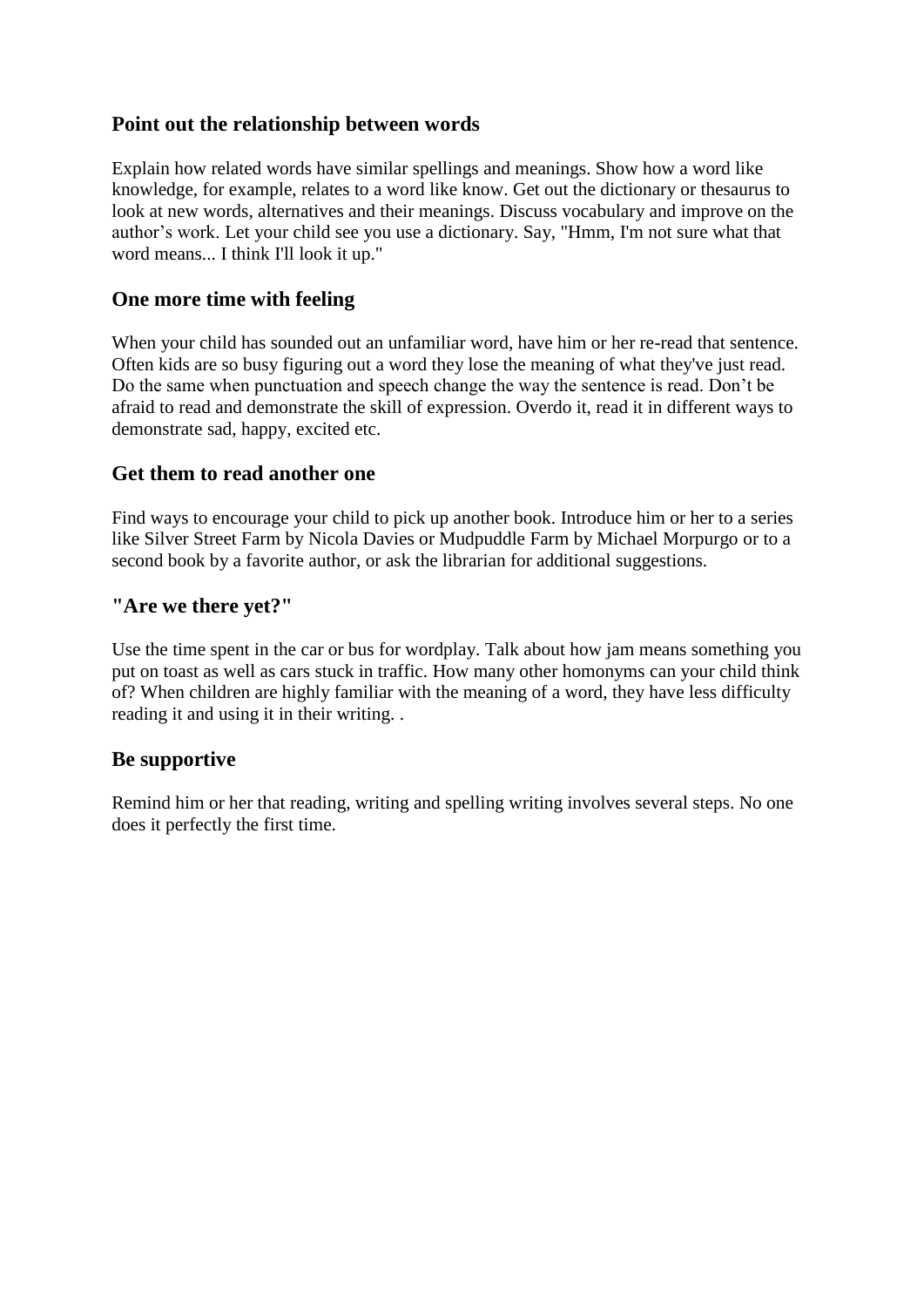# **Encouraging writing and developing spelling skills**

#### **Develop auditory and vocal skills.**

Good spellers are usually good readers and good speakers and vice versa. Using the school or local library helps your child develop some of these skills. Children need to use the language they will be writing to articulate ideas. Give your child the opportunity to talk with you.

#### **Create a writing toolbox**

Fill a box with drawing and writing materials. Find opportunities for your child to write, such as the shopping list, thankyou notes, or birthday cards.

### **Be your child's number 1 fan**

Ask your child to read aloud what he or she has written for school. Be an enthusiastic listener.

#### **Top tips for spelling**

Spelling is tricky. For words to enter the long term memory takes time and using sight, sound and touch helps develop a better memory for spelling of words.

Before your child starts to silently study his list for that day, let him pronounce each word. Children must know how to properly pronounce a word before they attempt to spell it, If their pronunciation is not correct, they will indeed spell it as they would pronounce it in their own way. (Also make sure they know what the word means and can use it or understand it when they hear it.)

Don't tackle an entire spelling list in one sitting. Take one-third for example, each evening, to work on with your child. Break the practice into small units. Try fifteen minutes of review when he gets home; 10 minutes before tea; 5 minutes after tea. Shorter periods given frequently are more effective than one massive review-which is also exhausting and frustrating.

Sometimes words on a spelling list can be "clustered" into similarities. For example, you might try attempting all of the five-letter words one day, all the words beginning with consonants the next day, all the words beginning with blends the next day. This kind of grouping will help your child to perceive similarities and differences in the words, and, hence, develop his recall.

After your child has studied, let's say five words, in any of the ways described, spell the words to him, in random order, and have him name the word you spelled.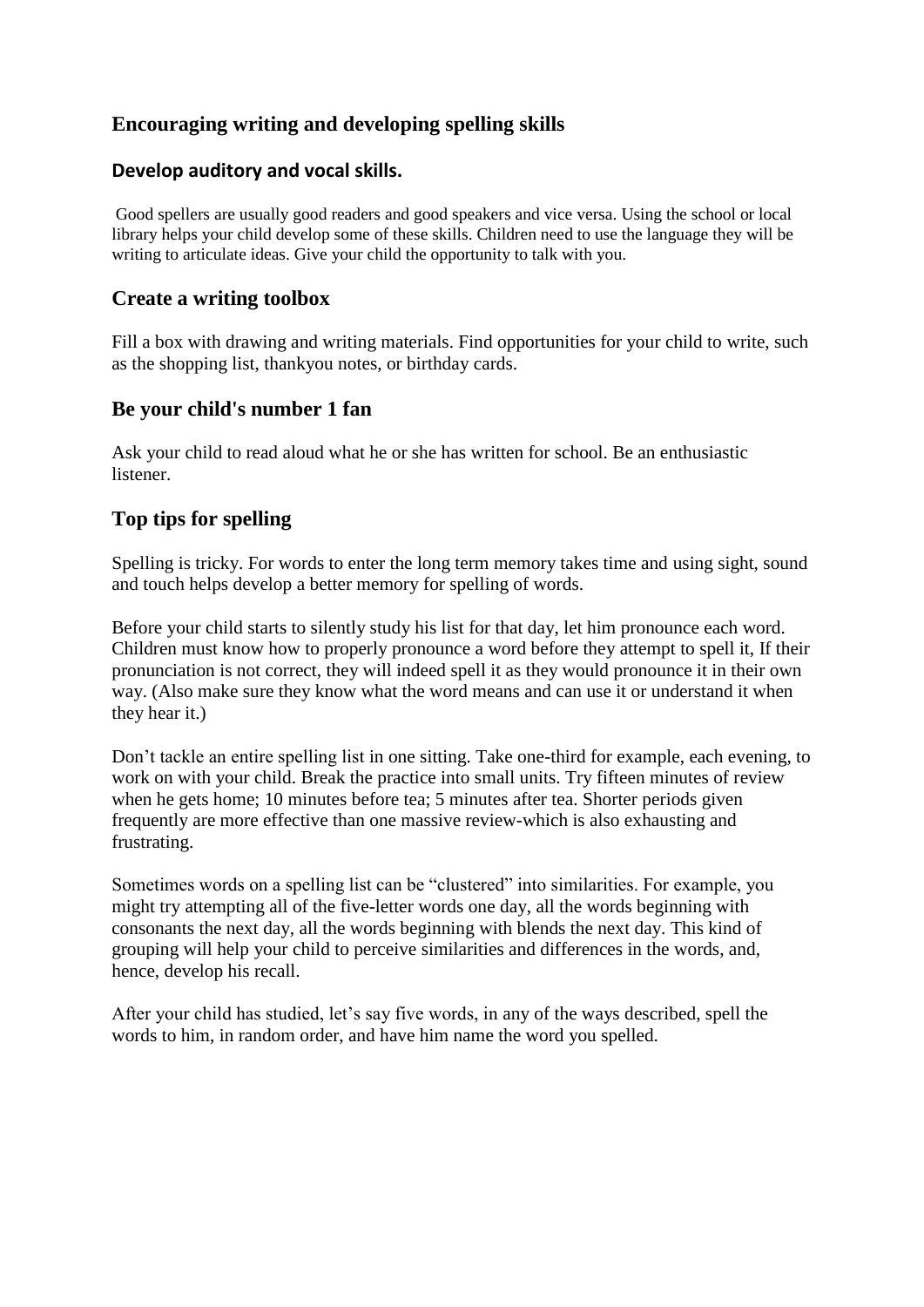#### **Look, say, cover, write, check.**

To start studying, a child should look at the word, pronounce it, spell it orally as he looks at it, cover it with his hand, and then attempt to spell it or, as he traces it on your kitchen table, letter by letter.

## **Chunking**

Break the word into chunk or syllables. Look at each bit carefully and pay special attention to the bit or bits you find "tricky"

e.g. im port ant important.

### **Colour coding**

Write out the word in larger letters. Write the tricky bit in a different colour to highlight the tricky part. Good for visual memory.

#### **Spot the word "inside" the word**

Look for the word or words you already know within the new word.

#### e.g. h**and you**ng

#### **Say what you see!**

Practise saying the word the way it is written to remind yourself of the unusual spelling

e.g. Wed nes day k nife

#### **Move it! Act it!**

Put movement into learning words. Have your child clap for each letter or take a step for each letter as he spells the word orally. This will help " lock in" the correct sequence of letters, as well as develop full recall for the word.

Say the letters outloud like a chant or song spell the word then say it. Group the letters like a rhyme

e.g. Sat - ur - day SATURDAY!

#### **Write it!**

Try writing the word to put the letter pattern into you hand memory.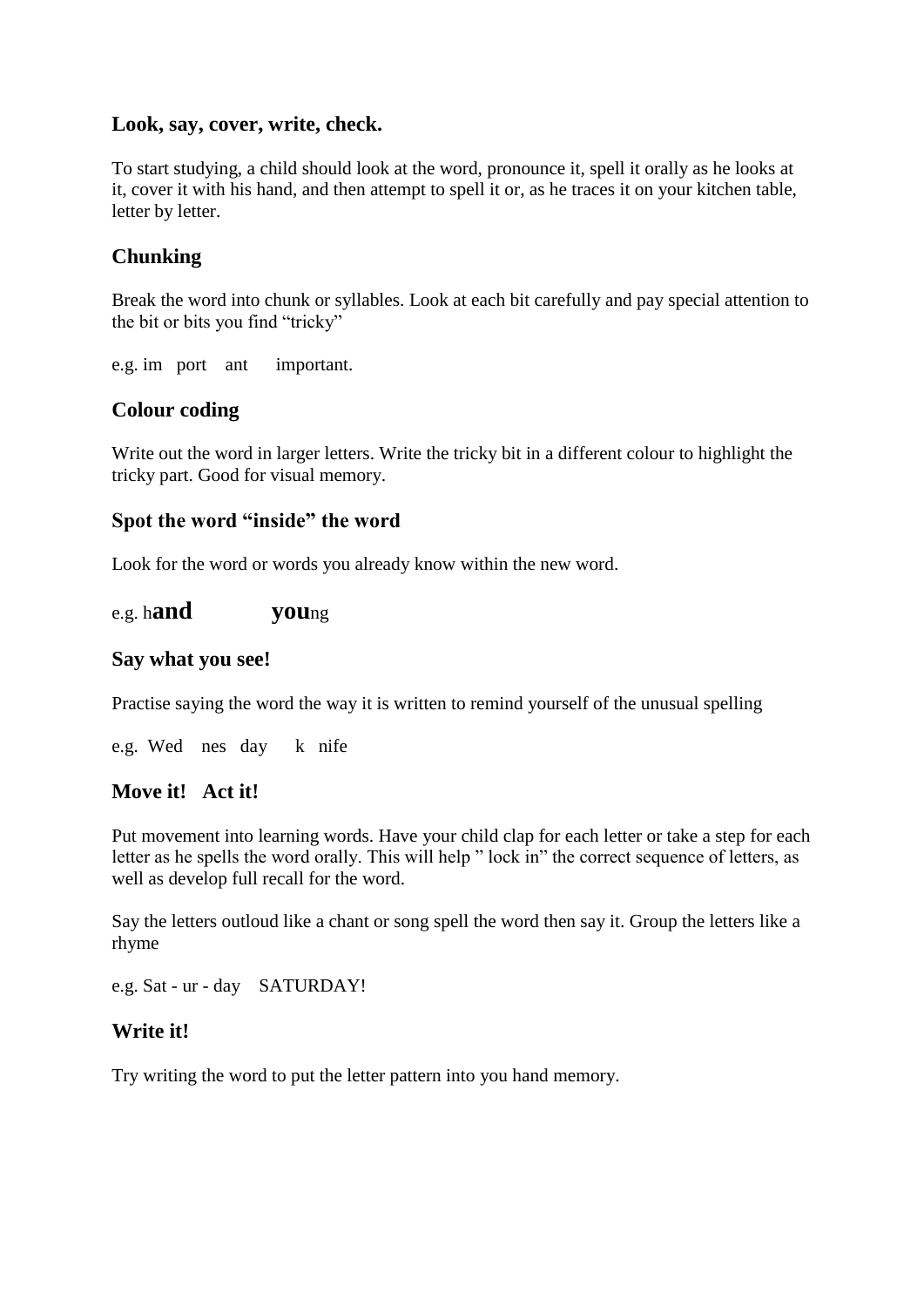## **Role play and games**

Listening skills do help spelling. "What letter does 'chart, end with?" What letter does 'piano' begin with?" Play these games just for a few moments before supper, or after breakfast to develop your child's ability to hear sounds in words.

Rhyming words is another game that can build spelling skills. "Can you think of a word that rhymes with fill?" As your child says hill, Bill, till, and so on, write them down. He'll soon notice, himself, that they have identical endings.

Using letter cards cut up the words into letters. Un-jumble the letters to make a word. How quickly can they do it?

Form the word from the letter cards. Close your eyes. Remove a letter. Can your child say which letter is missing?

Find the wrong word. Write a short sentence for your child. Tell him that there is one word spelled incorrectly. Ask him to see if he can find it. To begin, make it a rather obviously misspelled word. Leave a letter out, or add an extra letter to a word. Ask him to first read the sentence, then to circle the misspelled word. Then make sure you erase it and write it correctly.

Let your child play teacher. Let him teach you the words he is learning to spell. Spell them orally to him. Let him correct you. Then have him dictate to you and you write them. Have previous words in an envelope or box and do a lucky dip for a couple of words from previous lists to see if they really are in that long term memory.

# **Final thoughts**

Helping your child at home with spelling requires patience and a non-school setting. Don't try to be a teacher. Be a parent who teaches. Your child wants to please you-he wants your honest, sincere praise. Keep the activities short-and fun, and do them regularly, with variety.

# **'Appy days'**

Below are some recommended apps to use with your child to make reading and spelling fun, interactive and accessible for all:

- $\triangleright$  Funimal phonics (simple recognition of phonemes)
- $\triangleright$  Funimal phonics pairs (simple recognition of phonemes matching to where they are heard in words)
- $\triangleright$  Twinkl phonics (phase 1-5 discuss with your child's teacher which phase would best suit your child's needs).